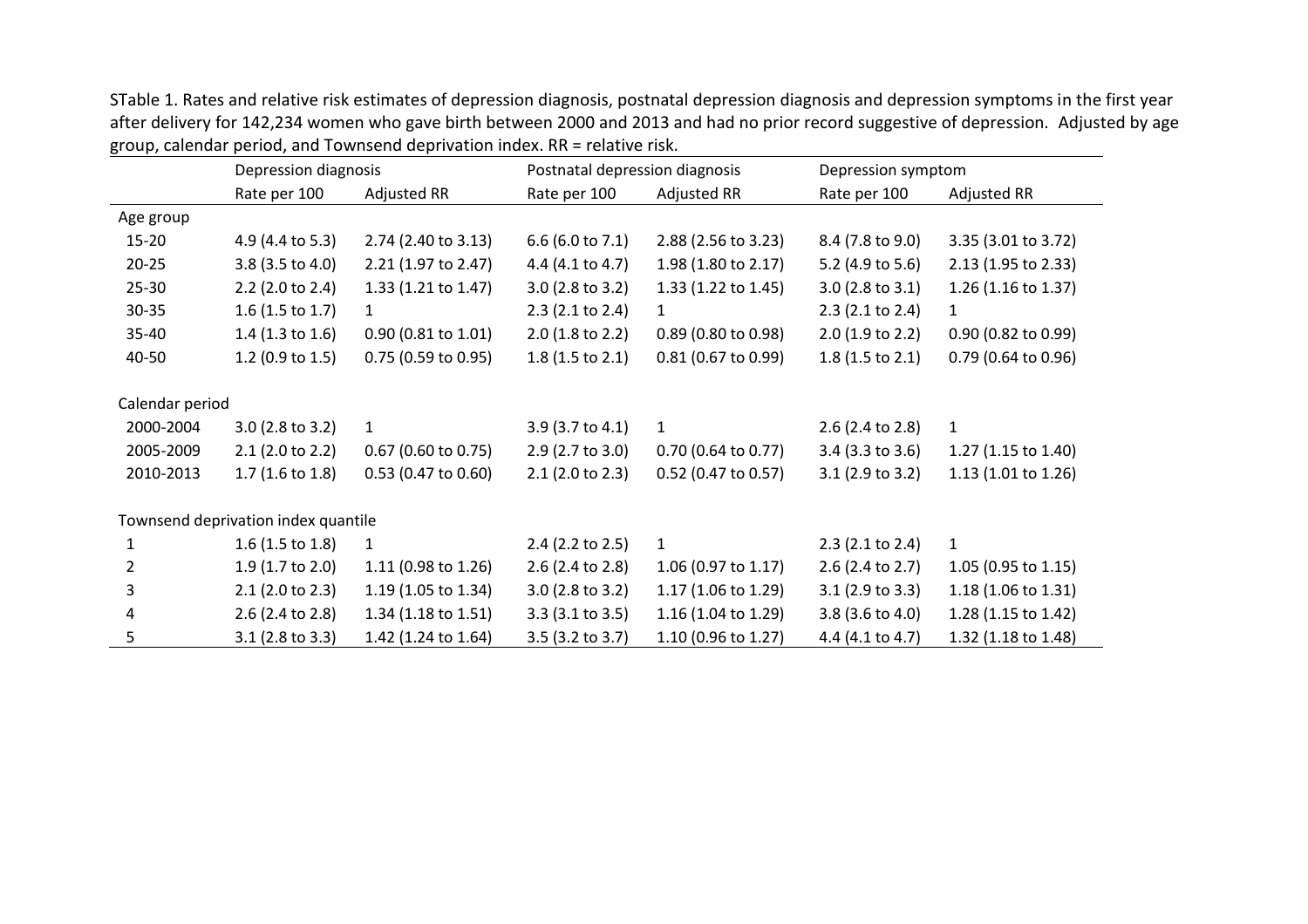STable 2. Rates and relative risk estimates of SSRI prescription and non-pharmacological treatment in the first year after delivery for 142,234 women who gave birth between 2000 and 2013 and had no prior record suggestive of depression. Adjusted by age group, calendar period, and Townsend deprivation index. RR = relative risk.

 $\sim$ 

 $\sim$ 

|                                     | SSRI prescription   |                       | Non-pharmacological treatment |                       |  |  |
|-------------------------------------|---------------------|-----------------------|-------------------------------|-----------------------|--|--|
|                                     | Rate per 100        | Adjusted RR           | Rate per 100                  | Adjusted RR           |  |  |
| Age group                           |                     |                       |                               |                       |  |  |
| 15-20                               | 14.2 (13.4 to 15.0) | 3.10 (2.85 to 3.37)   | 3.4 (3.0 to 3.8)              | 2.48 (2.12 to 2.90)   |  |  |
| $20 - 25$                           | 9.9 (9.4 to 10.3)   | 2.20 (2.06 to 2.36)   | 2.2 (2.0 to 2.4)              | 1.60 (1.40 to 1.84)   |  |  |
| 25-30                               | 5.8 (5.5 to 6.0)    | 1.32 (1.24 to 1.41)   | $1.6$ (1.5 to 1.8)            | 1.21 (1.08 to 1.36)   |  |  |
| 30-35                               | 4.3 (4.1 to 4.5)    | $\mathbf{1}$          | $1.3$ (1.2 to 1.4)            | 1                     |  |  |
| 35-40                               | 3.7 (3.5 to 3.9)    | $0.86$ (0.80 to 0.93) | 1.3(1.1 to 1.4)               | $0.94$ (0.83 to 1.07) |  |  |
| 40-50                               | $3.1$ (2.7 to 3.5)  | 0.73 (0.63 to 0.84)   | 1.2 (0.9 to 1.4)              | 0.87 (0.69 to 1.11)   |  |  |
|                                     |                     |                       |                               |                       |  |  |
| Calendar period                     |                     |                       |                               |                       |  |  |
| 2000-2004                           | $6.5$ (6.3 to 6.8)  | $\mathbf{1}$          | $1.2$ (1.1 to 1.3)            | $\mathbf{1}$          |  |  |
| 2005-2009                           | 5.8 (5.7 to 6.0)    | $0.86$ (0.81 to 0.91) | $1.8(1.7 \text{ to } 1.9)$    | 1.42 (1.25 to 1.62)   |  |  |
| 2010-2013                           | 5.1 (4.9 to 5.3)    | 0.75 (0.70 to 0.80)   | $1.7(1.6 \text{ to } 1.9)$    | 1.40 (1.22 to 1.61)   |  |  |
|                                     |                     |                       |                               |                       |  |  |
| Townsend deprivation index quantile |                     |                       |                               |                       |  |  |
| $\mathbf{1}$                        | 4.5 (4.3 to 4.7)    | 1                     | $1.4$ (1.2 to 1.5)            | $\mathbf{1}$          |  |  |
| $\overline{2}$                      | 4.9 (4.7 to 5.2)    | 1.05 (0.98 to 1.13)   | $1.5(1.4 \text{ to } 1.6)$    | 1.06 (0.92 to 1.23)   |  |  |
| 3                                   | 5.9 (5.6 to 6.1)    | 1.15 (1.07 to 1.24)   | $1.6$ (1.5 to 1.8)            | 1.08 (0.93 to 1.24)   |  |  |
| 4                                   | 6.7 (6.4 to 7.0)    | 1.18 (1.09 to 1.28)   | 1.8 (1.7 to 2.0)              | 1.12 (0.97 to 1.30)   |  |  |
| 5                                   | 8.0 (7.6 to 8.4)    | 1.26 (1.13 to 1.40)   | 2.0 (1.8 to 2.2)              | 1.12 (0.94 to 1.32)   |  |  |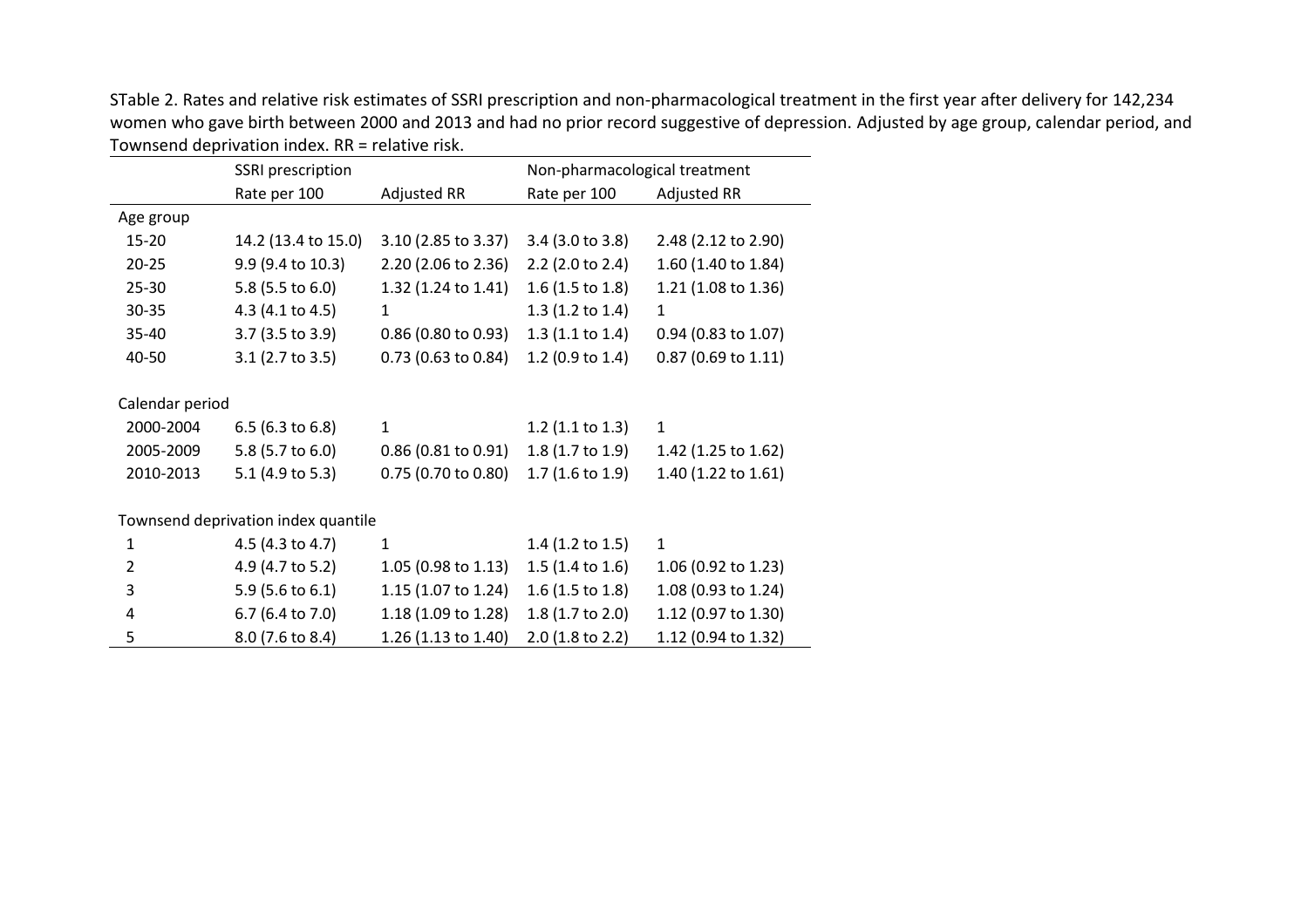STable 3. Rates and relative risk estimates of depression diagnosis, postnatal depression diagnosis and depression symptoms in the first year after delivery for 64,283 women who gave birth between 2000 and 2013 and had a prior record suggestive of depression. Adjusted by age group, calendar period, and Townsend deprivation index. RR = relative risk.

|                                     | Depression diagnosis |                               | Postnatal depression diagnosis |                       | Depression symptom  |                       |
|-------------------------------------|----------------------|-------------------------------|--------------------------------|-----------------------|---------------------|-----------------------|
|                                     | Rate per 100         | Adjusted RR                   | Rate per 100                   | Adjusted RR           | Rate per 100        | Adjusted RR           |
| Age group                           |                      |                               |                                |                       |                     |                       |
| $15 - 20$                           | 12.6 (11.3 to 14.0)  | 1.48 (1.31 to 1.67)           | 11.1 (9.8 to 12.4)             | 1.50 (1.32 to 1.71)   | 18.3 (16.7 to 19.9) | 1.76 (1.58 to 1.95)   |
| $20 - 25$                           | 10.6 (10.0 to 11.2)  | 1.24 (1.15 to 1.35)           | 8.2 (7.7 to 8.7)               | 1.11 (1.02 to 1.21)   | 13.3 (12.7 to 14.0) | 1.29 (1.22 to 1.38)   |
| $25 - 30$                           | 9.2 (8.7 to 9.6)     | $1.10$ (1.03 to 1.17)         | 7.9 (7.5 to 8.3)               | 1.07 (0.99 to 1.15)   | 10.6 (10.1 to 11.1) | 1.06 (0.99 to 1.12)   |
| $30 - 35$                           | 8.3 (7.9 to 8.7)     | $\mathbf{1}$                  | 7.6 (7.2 to 8.0)               | $\mathbf{1}$          | $9.8$ (9.3 to 10.2) | $\mathbf{1}$          |
| 35-40                               | 8.0 (7.6 to 8.5)     | $0.98(0.91 \text{ to } 1.06)$ | 6.8 (6.3 to 7.2)               | $0.90$ (0.82 to 0.97) | 9.2 (8.7 to 9.7)    | 0.95 (0.88 to 1.01)   |
| 40-50                               | 6.7 (5.8 to 7.5)     | 0.84 (0.73 to 0.97)           | 5.7 (4.9 to 6.5)               | 0.78 (0.67 to 0.89)   | 9.9 (8.9 to 11.0)   | 1.02 (0.91 to 1.14)   |
|                                     |                      |                               |                                |                       |                     |                       |
| Calendar period                     |                      |                               |                                |                       |                     |                       |
| 2000-2004                           | 12.7 (12.1 to 13.2)  | $\mathbf{1}$                  | 10.8 (10.2 to 11.3)            | $\mathbf{1}$          | $9.1$ (8.7 to 9.6)  | $\mathbf{1}$          |
| 2005-2009                           | 8.8 (8.4 to 9.1)     | $0.68$ (0.63 to 0.74)         | $7.7(7.3 \text{ to } 8.0)$     | $0.71$ (0.66 to 0.77) | 11.7 (11.3 to 12.1) | 1.26 (1.16 to 1.38)   |
| 2010-2013                           | 7.0 (6.7 to 7.3)     | $0.54$ (0.50 to 0.59)         | 5.9 (5.6 to 6.2)               | $0.54$ (0.50 to 0.59) | 10.6 (10.3 to 11.0) | $1.14$ (1.03 to 1.25) |
|                                     |                      |                               |                                |                       |                     |                       |
| Townsend deprivation index quantile |                      |                               |                                |                       |                     |                       |
| 1                                   | 7.6 (7.2 to 8.1)     | $\mathbf{1}$                  | 7.6 (7.1 to 8.0)               | $\mathbf{1}$          | 9.2 (8.7 to 9.7)    | $\mathbf{1}$          |
| $\overline{2}$                      | 8.1 (7.6 to 8.6)     | $1.06$ (0.98 to 1.16)         | 7.8 (7.3 to 8.2)               | $1.04$ (0.95 to 1.13) | $9.5$ (9.0 to 10.1) | 1.01 (0.93 to 1.11)   |
| 3                                   | 8.5 (8.0 to 8.9)     | 1.10 (1.01 to 1.20)           | 7.1 (6.6 to 7.5)               | 0.93 (0.85 to 1.03)   | 10.0 (9.5 to 10.5)  | 1.04 (0.95 to 1.13)   |
| 4                                   | 9.7 (9.2 to 10.2)    | 1.25 (1.15 to 1.36)           | 7.7 (7.2 to 8.1)               | 1.00 (0.92 to 1.09)   | 11.9 (11.4 to 12.4) | 1.21 (1.11 to 1.32)   |
| 5.                                  | 10.6 (10.0 to 11.1)  | 1.33 (1.20 to 1.47)           | 8.2 (7.7 to 8.7)               | 1.05 (0.94 to 1.16)   | 13.0 (12.4 to 13.6) | 1.29 (1.16 to 1.43)   |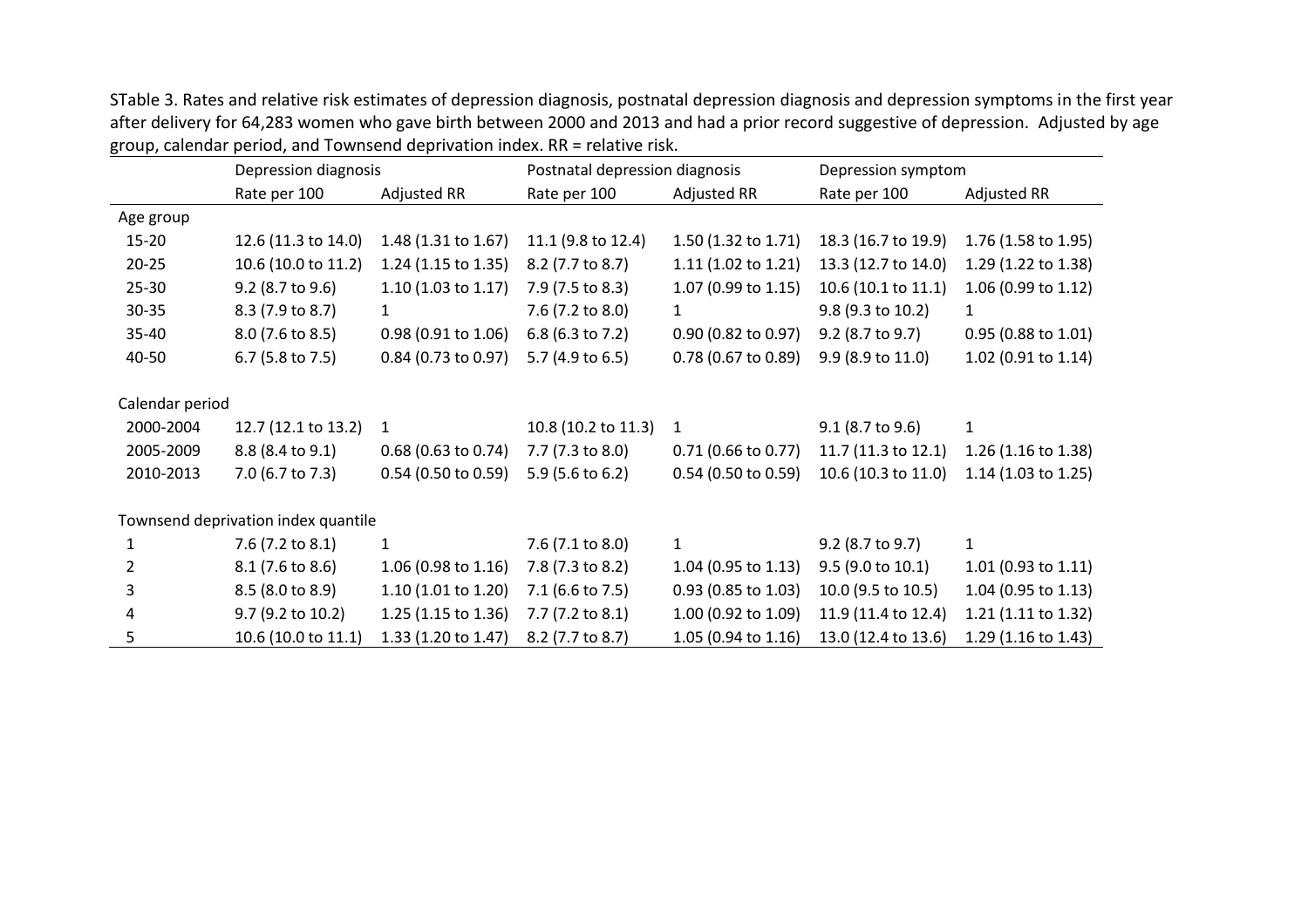STable 4. Rates and relative risk estimates of SSRI prescription and non-pharmacological treatment in the first year after delivery for 64,283 women who gave birth between 2000 and 2013 and had a prior record suggestive of depression. Adjusted by age group, calendar period, and Townsend deprivation index. RR = relative risk.  $\overline{\phantom{a}}$ 

|                                     | SSRI prescription   |                     | Non-pharmacological treatment |                     |  |
|-------------------------------------|---------------------|---------------------|-------------------------------|---------------------|--|
|                                     | Rate per 100        | Adjusted RR         | Rate per 100                  | Adjusted RR         |  |
| Age group                           |                     |                     |                               |                     |  |
| $15 - 20$                           | 34.3 (32.4 to 36.3) | 1.47 (1.38 to 1.57) | 10.1 (8.8 to 11.3)            | 1.42 (1.25 to 1.62) |  |
| $20 - 25$                           | 27.3 (26.4 to 28.1) | 1.18 (1.13 to 1.23) | 8.3 (7.8 to 8.9)              | 1.18 (1.09 to 1.29) |  |
| 25-30                               | 23.9 (23.2 to 24.5) | 1.04 (1.01 to 1.08) | 6.8 (6.4 to 7.2)              | 0.99 (0.91 to 1.06) |  |
| 30-35                               | 22.6 (22.0 to 23.2) | $\mathbf{1}$        | 6.8 (6.4 to 7.1)              | $\mathbf{1}$        |  |
| 35-40                               | 22.0 (21.2 to 22.7) | 0.98 (0.94 to 1.02) | 6.5 (6.0 to 6.9)              | 0.95 (0.87 to 1.04) |  |
| 40-50                               | 21.2 (19.8 to 22.6) | 0.94 (0.88 to 1.01) | 6.5 (5.7 to 7.4)              | 0.95 (0.83 to 1.09) |  |
|                                     |                     |                     |                               |                     |  |
| Calendar period                     |                     |                     |                               |                     |  |
| 2000-2004                           | 24.0 (23.3 to 24.8) | $\mathbf{1}$        | 5.4 (5.0 to 5.8)              | $\mathbf{1}$        |  |
| 2005-2009                           | 23.6 (23.1 to 24.1) | 0.97 (0.93 to 1.02) | 7.3 (7.0 to 7.6)              | 1.34 (1.21 to 1.49) |  |
| 2010-2013                           | 24.1 (23.6 to 24.6) | 0.99 (0.95 to 1.03) | 7.8 (7.5 to 8.1)              | 1.43 (1.27 to 1.61) |  |
|                                     |                     |                     |                               |                     |  |
| Townsend deprivation index quantile |                     |                     |                               |                     |  |
| $\mathbf{1}$                        | 21.7 (21.0 to 22.4) | $\mathbf{1}$        | $6.5$ (6.0 to 6.9)            | $\mathbf{1}$        |  |
| $\overline{2}$                      | 22.7 (22.0 to 23.5) | 1.04 (0.99 to 1.09) | 6.8 (6.4 to 7.3)              | 1.04 (0.93 to 1.16) |  |
| 3                                   | 23.2 (22.5 to 23.9) | 1.04 (0.99 to 1.10) | 6.9 (6.5 to 7.3)              | 1.02 (0.92 to 1.14) |  |
| 4                                   | 25.0 (24.3 to 25.7) | 1.11 (1.06 to 1.16) | 7.5 (7.1 to 8.0)              | 1.10 (0.99 to 1.23) |  |
| 5                                   | 26.6 (25.8 to 27.4) | 1.16 (1.10 to 1.22) | 7.6 (7.2 to 8.1)              | 1.10 (0.97 to 1.25) |  |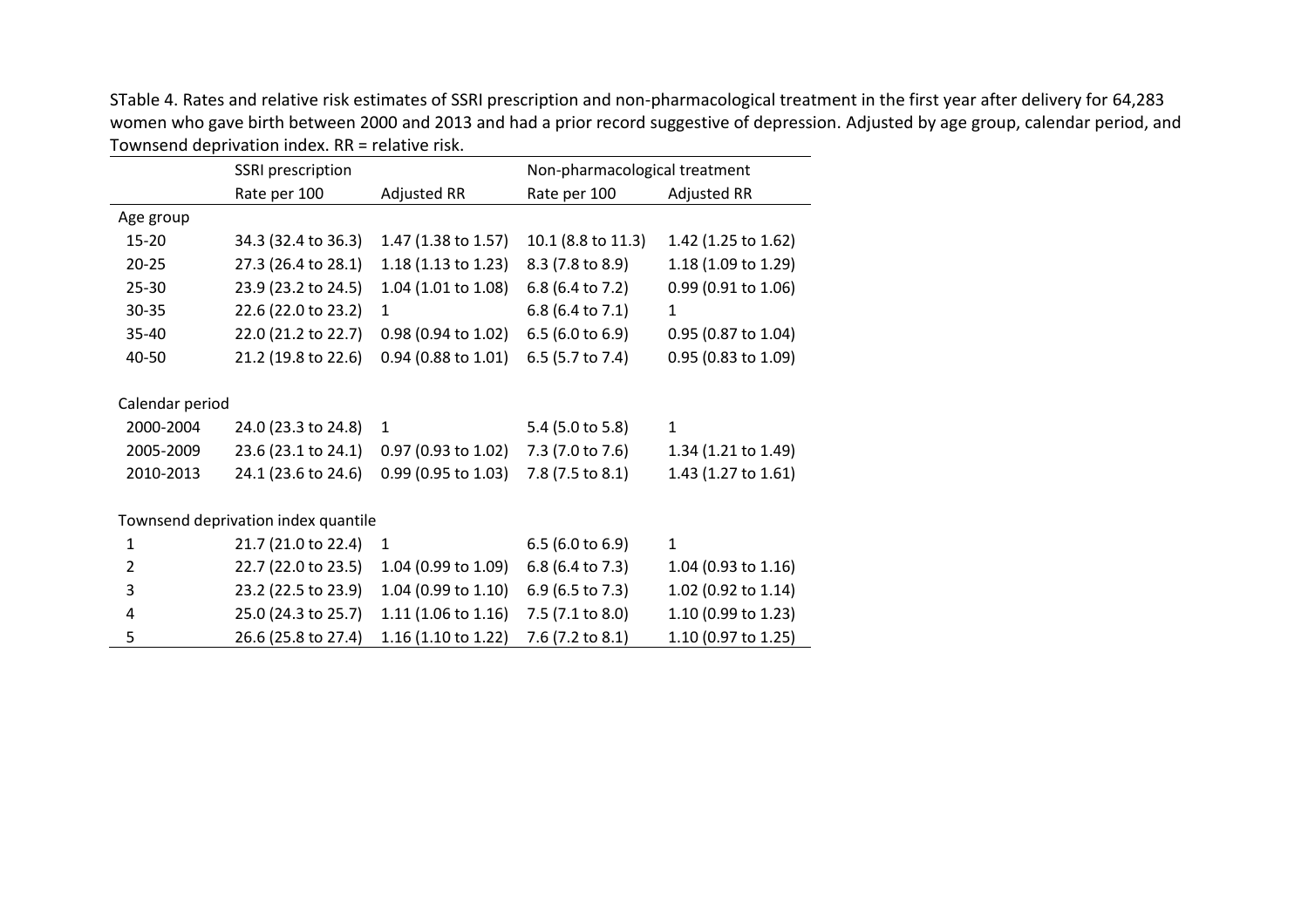STable 5. Rates of early recording (recording date within 42 days of delivery date) and odds ratio estimates of early vs. late recording (at or after 42 days) for depression diagnosis, postnatal depression diagnosis and depression symptoms in the first year after delivery for women who gave birth between 2000 and 2013. The values are calculated in datasets that only contain the women with the corresponding record within one year after delivery (number of women are given in the headers). Adjusted by age group, calendar period, Townsend deprivation index, and a prior record suggestive of depression. OR = odds ratio.  $\overline{a}$ 

|                            | Depression diagnosis (N=8,815)            |                     | Postnatal depression diagnosis (N=9,005) |                     | Depression symptom (N=11,318) |                     |
|----------------------------|-------------------------------------------|---------------------|------------------------------------------|---------------------|-------------------------------|---------------------|
|                            | Rate per 100                              | Adjusted OR         | Rate per 100                             | Adjusted OR         | Rate per 100                  | Adjusted OR         |
| Age group                  |                                           |                     |                                          |                     |                               |                     |
| $15 - 20$                  | 8.6 (6.4 to 10.7)                         | 1.23 (0.89 to 1.67) | 23.3 (20.3 to 26.3)                      | 1.43 (1.17 to 1.75) | 12.5 (10.5 to 14.5)           | 1.23 (0.98 to 1.53) |
| $20 - 25$                  | 8.1 (6.8 to 9.4)                          | 1.00 (0.80 to 1.26) | 19.2 (17.3 to 21.1)                      | 1.04 (0.88 to 1.22) | 12.9 (11.6 to 14.3)           | 1.19 (1.00 to 1.41) |
| $25 - 30$                  | 8.6 (7.4 to 9.7)                          | 1.00 (0.82 to 1.24) | 17.6 (16.0 to 19.1)                      | 0.91 (0.79 to 1.06) | 10.8 (9.6 to 11.9)            | 0.96 (0.81 to 1.14) |
| $30 - 35$                  | 8.5 (7.4 to 9.7)                          | $\mathbf{1}$        | 18.7 (17.2 to 20.3)                      | $\mathbf{1}$        | 10.9 (9.7 to 12.0)            | $\mathbf{1}$        |
| 35-40                      | 9.8 (8.3 to 11.4)                         | 1.14 (0.91 to 1.43) | 18.2 (16.2 to 20.2)                      | 0.95 (0.80 to 1.12) | 10.4 (9.0 to 11.8)            | 0.95 (0.78 to 1.16) |
| 40-50                      | 10.0 (6.6 to 13.4)                        | 1.12 (0.73 to 1.66) | 19.5 (15.0 to 23.9)                      | 1.03 (0.76 to 1.39) | 12.5 (9.4 to 15.6)            | 1.08 (0.79 to 1.46) |
|                            |                                           |                     |                                          |                     |                               |                     |
| Calendar period            |                                           |                     |                                          |                     |                               |                     |
| 2000-2004                  | 8.6 (7.5 to 9.6)                          | $\mathbf{1}$        | 17.6 (16.2 to 19.0)                      | 1                   | 8.4 (7.2 to 9.5)              | $\mathbf{1}$        |
| 2005-2009                  | 8.4 (7.4 to 9.3)                          | 0.94 (0.79 to 1.13) | 18.0 (16.7 to 19.2)                      | 0.99 (0.87 to 1.13) | 10.9 (10.1 to 11.8)           | 1.31 (1.10 to 1.57) |
| 2010-2013                  | 9.4 (8.3 to 10.5)                         | 1.06 (0.87 to 1.28) | 21.6 (20.0 to 23.2)                      | 1.24 (1.08 to 1.42) | 13.6 (12.6 to 14.6)           | 1.65 (1.38 to 1.97) |
|                            |                                           |                     |                                          |                     |                               |                     |
| Townsend deprivation index |                                           |                     |                                          |                     |                               |                     |
| quantile                   |                                           |                     |                                          |                     |                               |                     |
| 1                          | 8.7 (7.2 to 10.1)                         | $\mathbf{1}$        | 19.3 (17.5 to 21.1)                      | 1                   | 9.5 (8.2 to 10.8)             | $\mathbf{1}$        |
| $\overline{2}$             | 9.0 (7.6 to 10.5)                         | 1.04 (0.81 to 1.34) | 16.2 (14.5 to 18.0)                      | 0.79 (0.66 to 0.94) | 10.6 (9.2 to 12.0)            | 1.10 (0.89 to 1.36) |
| 3                          | 8.3 (7.0 to 9.6)                          | 0.94 (0.74 to 1.21) | 18.2 (16.5 to 19.9)                      | 0.91 (0.77 to 1.07) | 12.5 (11.2 to 13.8)           | 1.30 (1.07 to 1.59) |
| 4                          | 8.7 (7.5 to 9.9)                          | 0.97 (0.77 to 1.24) | 21.2 (19.4 to 23.0)                      | 1.07 (0.91 to 1.26) | 11.9 (10.7 to 13.1)           | 1.20 (0.99 to 1.46) |
| 5                          | 9.0 (7.7 to 10.3)                         | 0.99 (0.78 to 1.27) | 19.0 (17.1 to 20.9)                      | 0.89 (0.75 to 1.06) | 12.0 (10.7 to 13.3)           | 1.19 (0.98 to 1.46) |
|                            |                                           |                     |                                          |                     |                               |                     |
|                            | Any prior record suggestive of depression |                     |                                          |                     |                               |                     |
| No                         | 4.8 (4.0 to 5.5)                          | 1                   | 15.4 (14.2 to 16.5)                      | $\mathbf{1}$        | 8.9 (8.0 to 9.7)              | $\mathbf{1}$        |
| Yes                        | 10.8 (10.0 to 11.6)                       | 2.43 (2.02 to 2.94) | 21.8 (20.6 to 22.9)                      | 1.58 (1.41 to 1.77) | 13.0 (12.2 to 13.8)           | 1.55 (1.37 to 1.76) |